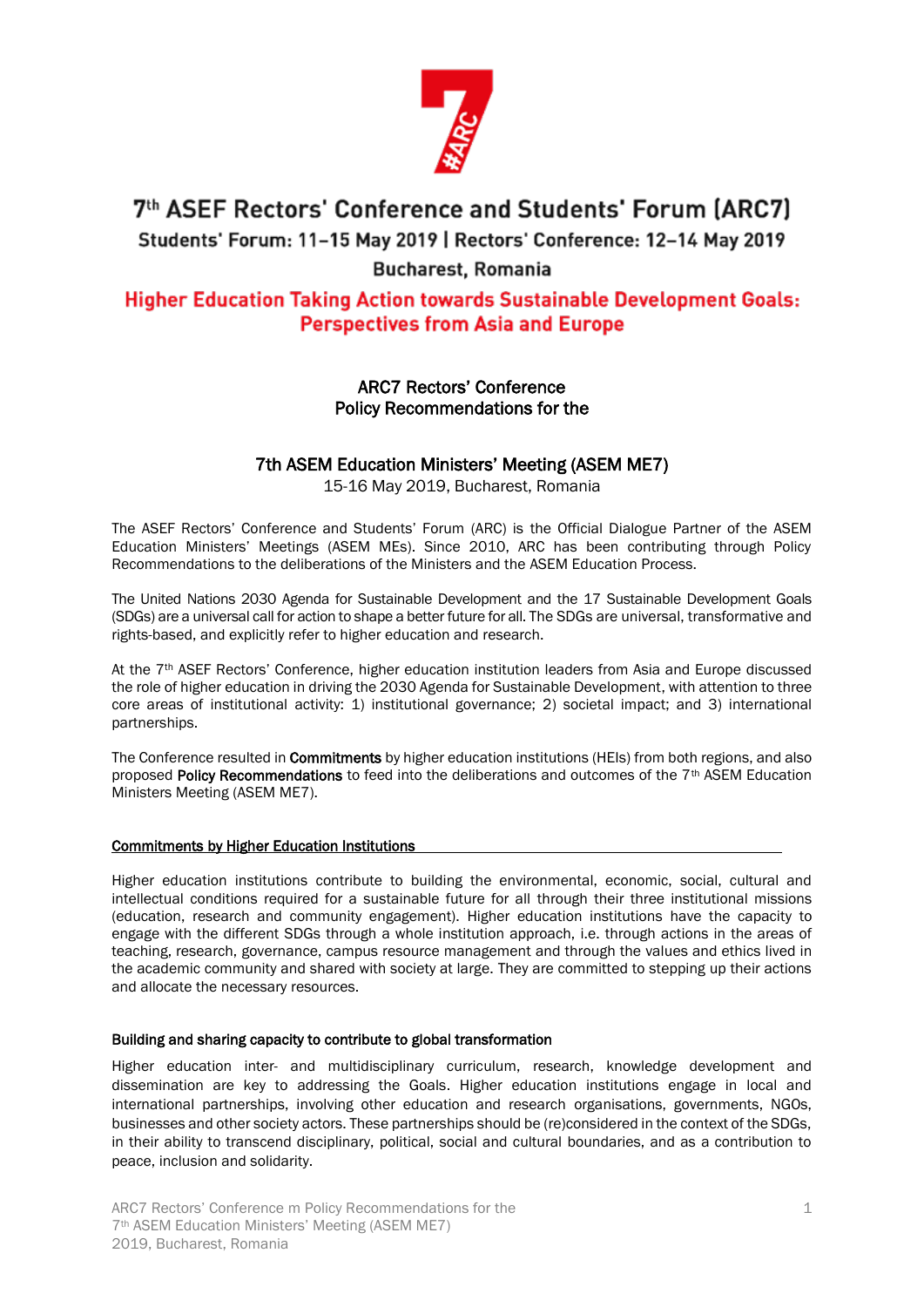#### Providing lifelong learning for a global community

Higher education contributes through research and education to sustainable societies in the global context of demographic changes, technological developments and evolving societal demands. Higher education institutions from both regions therefore pledge to provide lifelong learning opportunities for the benefit of the global community. Higher education institutions are committed to equip learners from all socio-economic and educational backgrounds with the necessary knowledge and skills to learn and adapt to new tasks and situations.

#### Embracing internationalisation as part of a global commitment towards sustainable development

Universities from Asia and Europe pledge to envision internationalisation as part of a more global commitment towards sustainable collaborations, translated into connected institutional strategies with globally sustainable and equitable objectives. The Agenda 2030 provides a key opportunity to reassess the goals, purposes and means of higher education internationalisation, and to address standing issues, such as imbalances in research capacity and mobility exchanges. Achieving the SDGs requires better and more ethical cooperation in research and education, in terms of access, equal opportunities, and geographic balance. A better engagement with the SDGs is necessary in all university endeavours. This should be reflected in research projects and partnerships, curricula reform, informal learning opportunities, as well as international, purpose driven student and staff exchange and inter-university collaboration.

#### Policy Recommendations

Universities from Asia and Europe recommend the ASEM Education Ministers to

#### 1. Orient the ASEM Education Process towards the Agenda 2030

Ministers are invited to include the SDGs into the goals, priorities and activities of the ASEM Education Process (AEP). This would enable the Process to play an active role towards the achievement of the Agenda 2030, and also stimulate each individual ASEM Partner country to make the Agenda 2030 part of national education and research strategy.

#### 2. Support higher education institutions to engage with the Agenda 2030

ASEM governments should encourage and support higher education institutions to address SDGs in strategy and actions for education, research and community engagement. Governments should recognise these initiatives, as part of the national contribution to the Agenda 2030. They should ensure that rules and regulations, including funding rules, and national quality assurance and research assessment frameworks support the development of inter- and multidisciplinary research, use of innovative teaching approaches and development of transformative curricula, and the engagement in local and international cooperation. Governments have to ensure that higher education institutions enjoy the necessary autonomy, academic freedom and appropriate accountability as key conditions for the exchange of knowledge and development of competences that our societies require to reach the SDGs.

#### 3. Incentivize and support education and research collaboration among universities and with other societal actors, at national and international levels

ASEM governments should create a positive environment for collaboration, among higher education institutions and with other parts of society, to advance education, knowledge, and innovation, and in line with the higher education third mission. Governments should not only valorise collaboration with enterprises, NGOs, local communities or national authorities, but also community engagement, community-based learning and citizen science.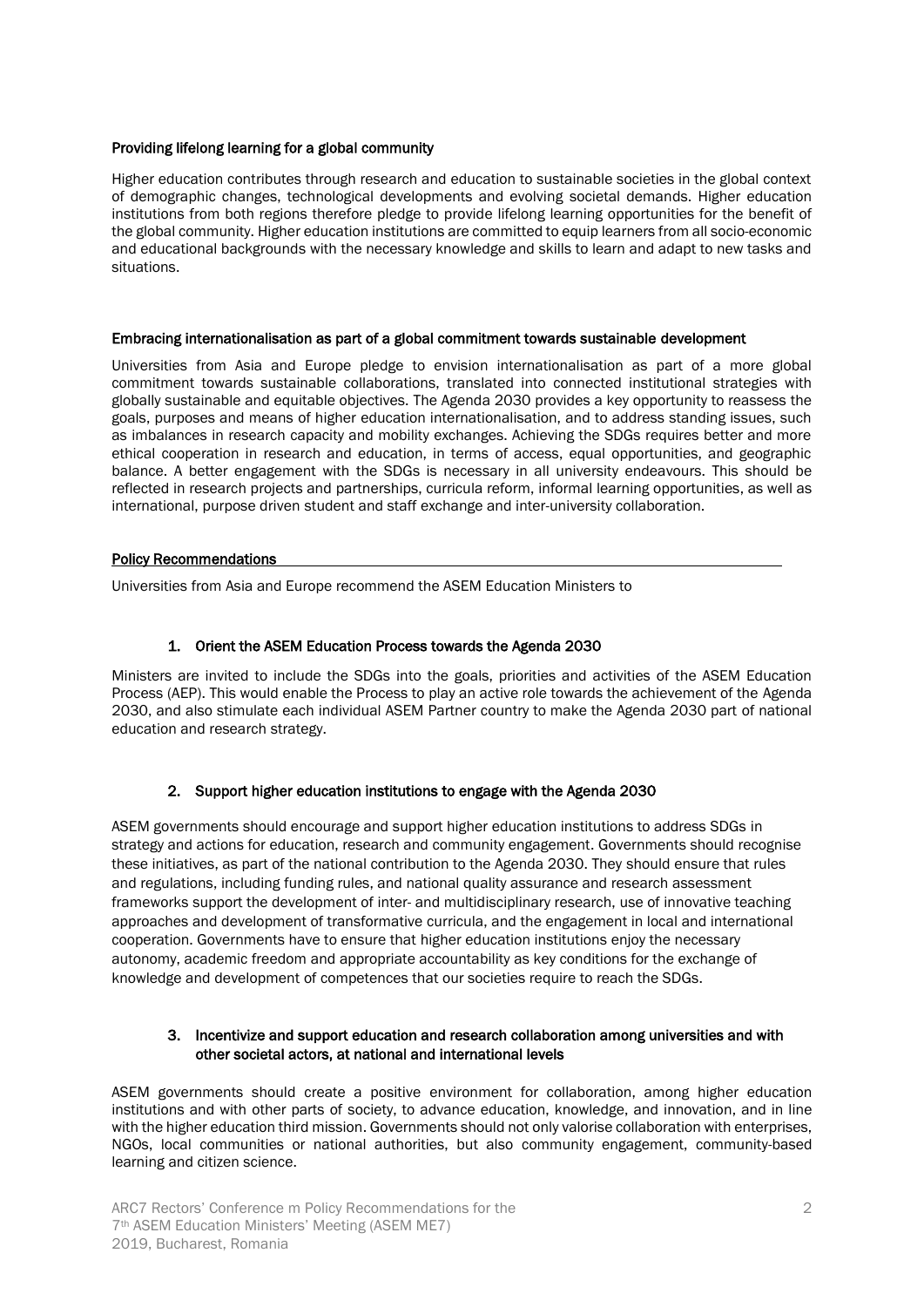#### 4. Develop research and knowledge-based policy agendas and informed decision-making in democratic societies

ASEM governments should develop policy agendas informed by internationally reviewed and recognised inter- and multidisciplinary research, and close collaboration with universities and other civil society actors, considering multi-stakeholder perspectives, economic, environmental and social aspects, and the prospective impacts for national, local and global society. This would also be a means to enhance and strengthen democracy, distinguish national interests from nationalistic ones, and counter populism, fake news, alternative truth and conspiracy theories, that seek to undermine and discredit both, international initiatives, such as the Agenda 2030, and research and education.

#### 5. Acknowledge and support the role of higher education in contributing to equity, inclusion and lifelong learning

ASEM governments should develop policies and strategies for social inclusion and lifelong learning, encompassing all education sectors and forms of learning, and all stakeholders, including higher education and research. They should encourage and recognise the contribution of higher education institutions to lifelong learning, through research, education and outreach to society. There is ample evidence that diversity enhances the quality and relevance of research and education. The experience of inclusion and equity as a shared value in education and research, and the ability and opportunities for lifelong learning will also prepare future graduates to contribute to peace and sustainable development, as part of the work force and through active citizenship.

### 6. Support higher education internationalisation in line with the goals of the Agenda 2030

The 2030 Agenda provides an appropriate framework to rethink internationalisation as a part of a fair and equitable approach to education. ASEM Governments should review their national strategies for internationalisation, including legislative frameworks, enabling institutions to pursue fair and/or equitable and ethical internationalisation that contribute to the achievement of the SDGs. This would require the setup of appropriate funding schemes, including truly transnational funding schemes. It also requires incentives for more ethical internationalisation, in terms of equal opportunities, learning gains and geographic balance, and incentives for professional development. Likewise, fair and adequate recognition mechanisms of diplomas, period of studies abroad and prior learning need to be established or strengthened.

#### Conclusive words

The leaders of higher education institutions in Asia and Europe and ARC7 participants express their hope and expectation that the above commitments and policy recommendations will enable ASEM governments, institutions and all education stakeholders under the ASEM Education Process to contribute jointly and proactively to the 2030 Agenda for Sustainable Development.

Using the framework of the SDGs provides an opportunity to relate national priorities and interests to the wider context of a global environment and a global realm of knowledge and research. It enables Asian and European governments and higher education institutions to develop stronger education and research partnerships to generate a better future for all.